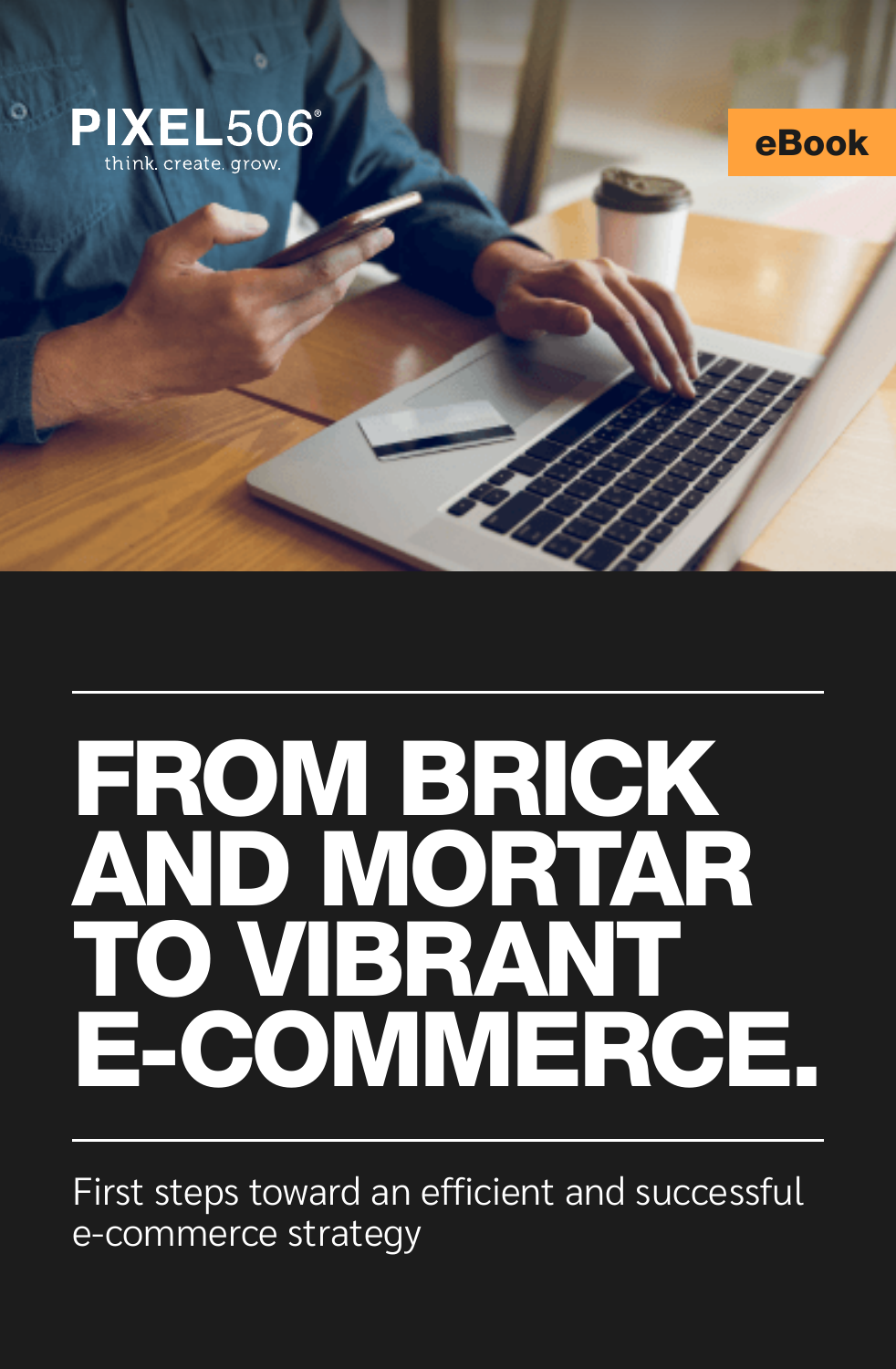# **Table of Contents**

| The "E-commerce moment" |                                               | 3 |
|-------------------------|-----------------------------------------------|---|
|                         | 1. Define your business model                 | 5 |
|                         | 2. Choosing your e-commerce shipping solution | 6 |
|                         | 3. Optimize your website design               | 8 |
|                         | 4. Investing wisely                           |   |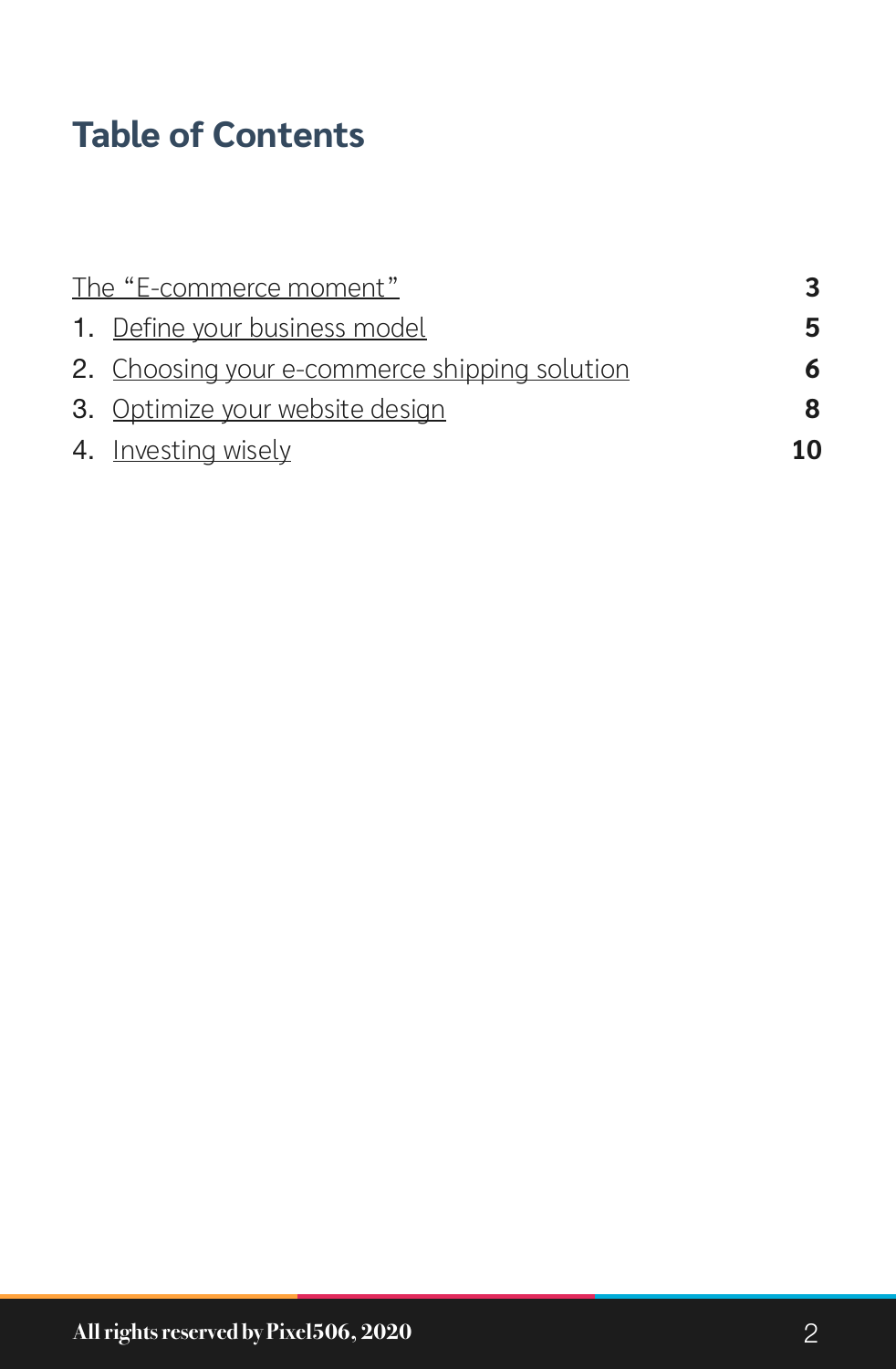

#### **The "E-commerce moment"**

For several years many companies have moved their traditional sales and distribution methodologies to digital platforms and have benefited from the advantages and facilities they offer, however, there are a large number of businesses that have not done so. The marketplace faces unprecedented times, so having digital platforms in top condition can make a difference nowadays.

E-commerce refers to the buying and selling of goods or services using the internet, and the transfer of money and data to execute these transactions. Its growth has been driven in part by the increased use of mobile and computer devices.

**Consumers now feel more comfortable shopping online than ever before.**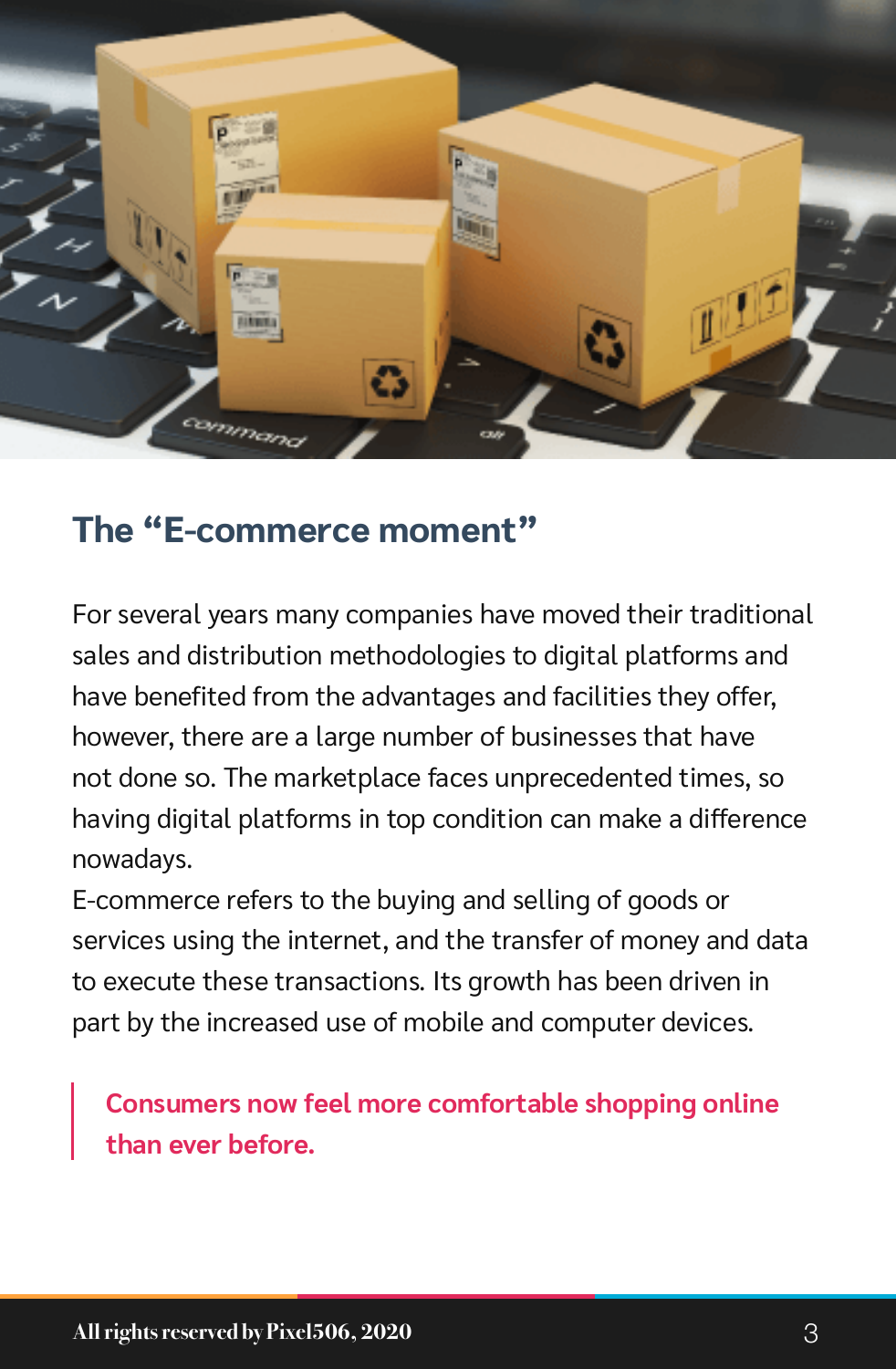**This is e-commerce's moment to shine by offering goods and services conveniently and safely delivered to the comfort of shoppers' homes. It is indeed a vital strategy that can determine whether a company survives or disappears.**

It's not a secret that during crisis times the best ideas emerge, but many businesses may be wondering how to start or improve these services in their platforms where user experience ( UX ) plays an important role.

**E-commerce is the fastest-growing retail market projected to hit \$4.135 trillion in sales in 2020.**

General questions like "how do we transfer traditional sales to e-commerce, what about shipping logistics, how do we get optimized designs and how do we invest our money in a smart way", are maybe just a few of the many problems that thousands of entrepreneurs and big companies are trying to solve.

**The e-commerce moment is now, and here we share some steps to make it part of your strategy.**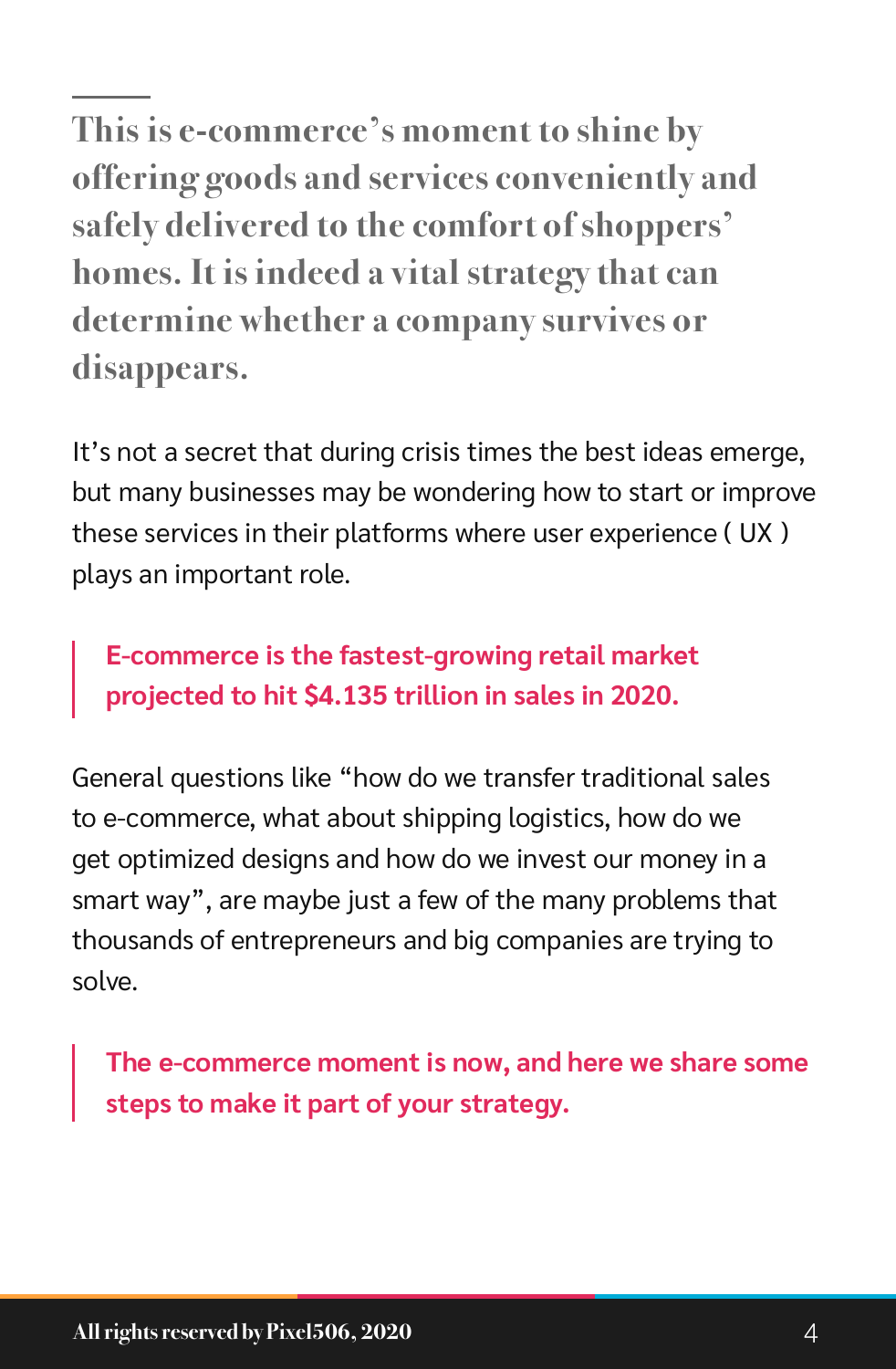

#### **1** Define your business model

Once you define your business model, it's easier to create a better user experience strategy to optimize your products and services. The following are types of business models:

- Business to business (B2B) is when businesses sell to other businesses and provide a discounted rate per unit if customers buy in bulk.
- Business to consumer (B2C) is the most commonly thought of business model where merchants sell to consumers who buy a small amount of produce.
- Consumer to consumer (C2C) is where consumers who previously bought something seek to resell this item to another consumer.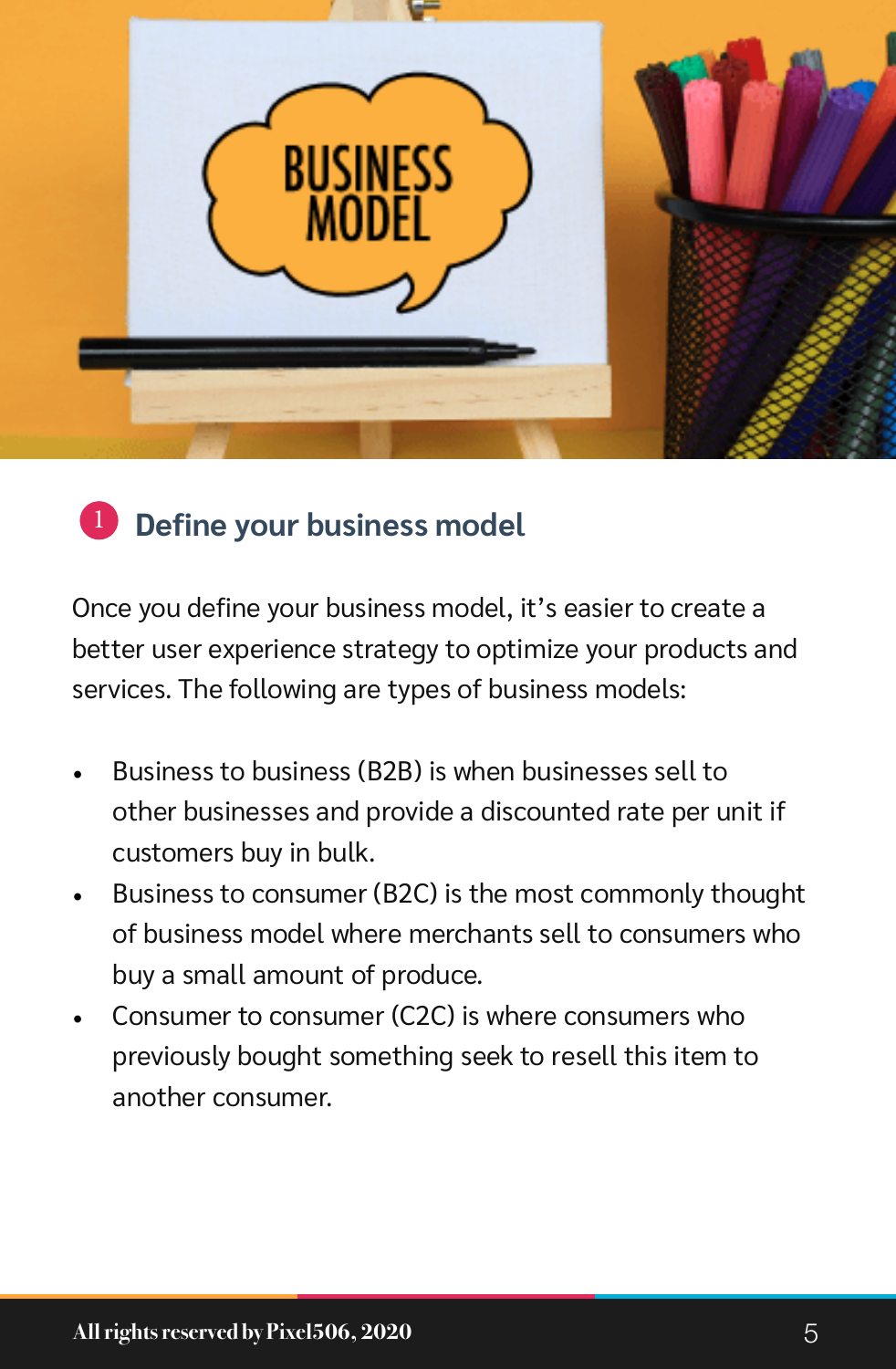

### <sup>2</sup> Choosing your e-commerce shipping solution

Keep in mind that 54% of consumers will cancel an order if shipping costs are too high and 60% of consumers prefer to shop on sites that offer free shipping.

With platforms like Shopify, businesses can easily link their online stores with social media sites so that people can buy from them directly through social media. Facebook and IG, for example, are constantly updating their features to meet the needs of online buyers.

Establish shipping logistics because at the end of the day you'll have a big stack of orders to label and ship and you'll want to be organized. We mention some platforms to consider according to your business needs but there are many others available in the marketplace: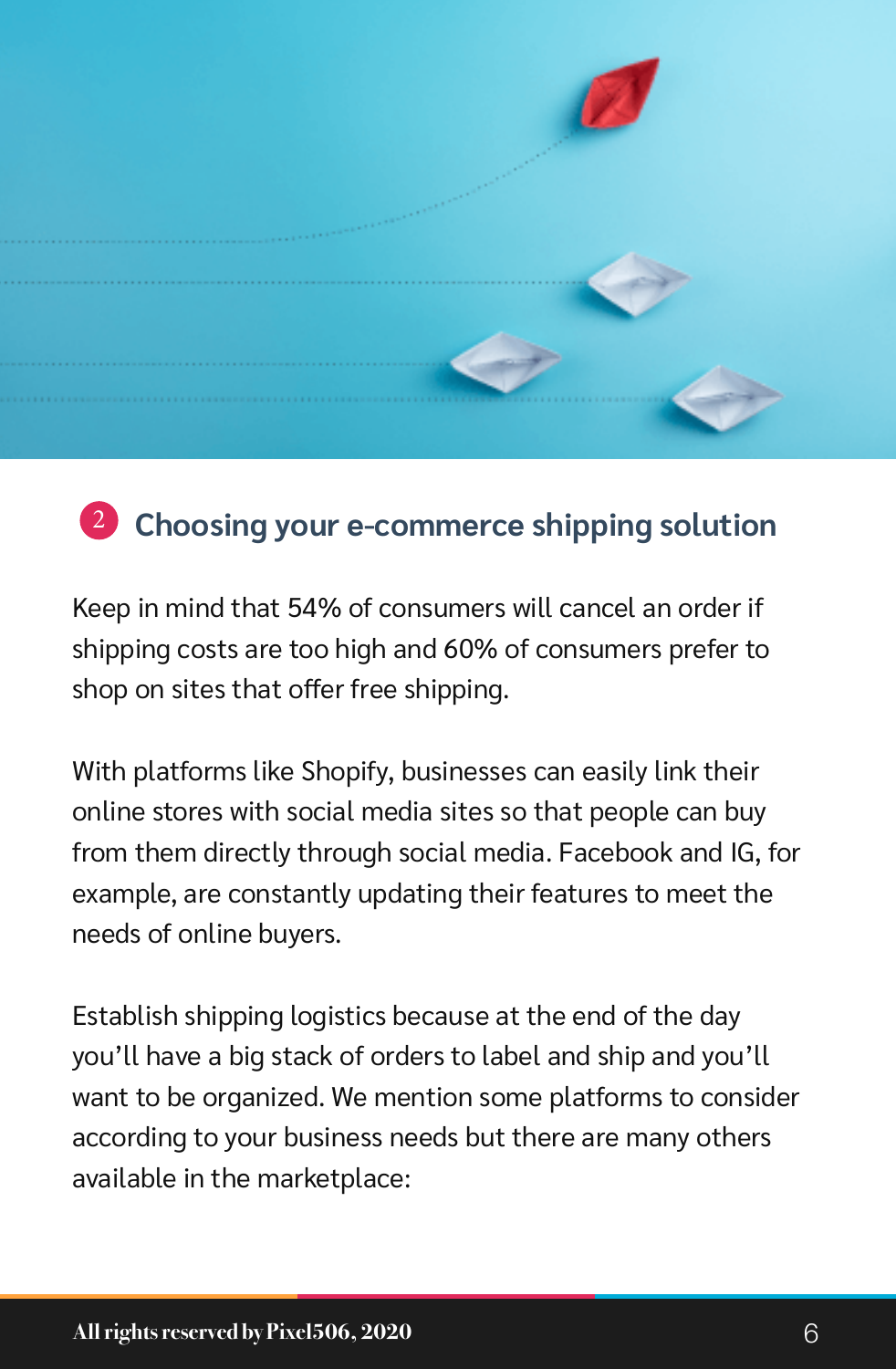- **Shopify Shipping:** Their interface is designed to be easy to learn and use. This makes it a fantastic choice for existing Shopify customers.
- **Shippingeasy:** This is a solution that's perfect for small to medium-sized businesses.
- **Sellbrite:** It covers orders, products, channel analytics, and inventory in one place.
- **Shipstation:** This is a web-based platform that's fairly intuitive to use.

Ship items promptly and ensure you've done your due diligence that each client has a positive shopping experience from start to finish. Remember you're bringing so much more than just a product into someone's home right now.

E-commerce is a reminder that the world is still functioning and it is a harbinger of a day when life will return to normal.

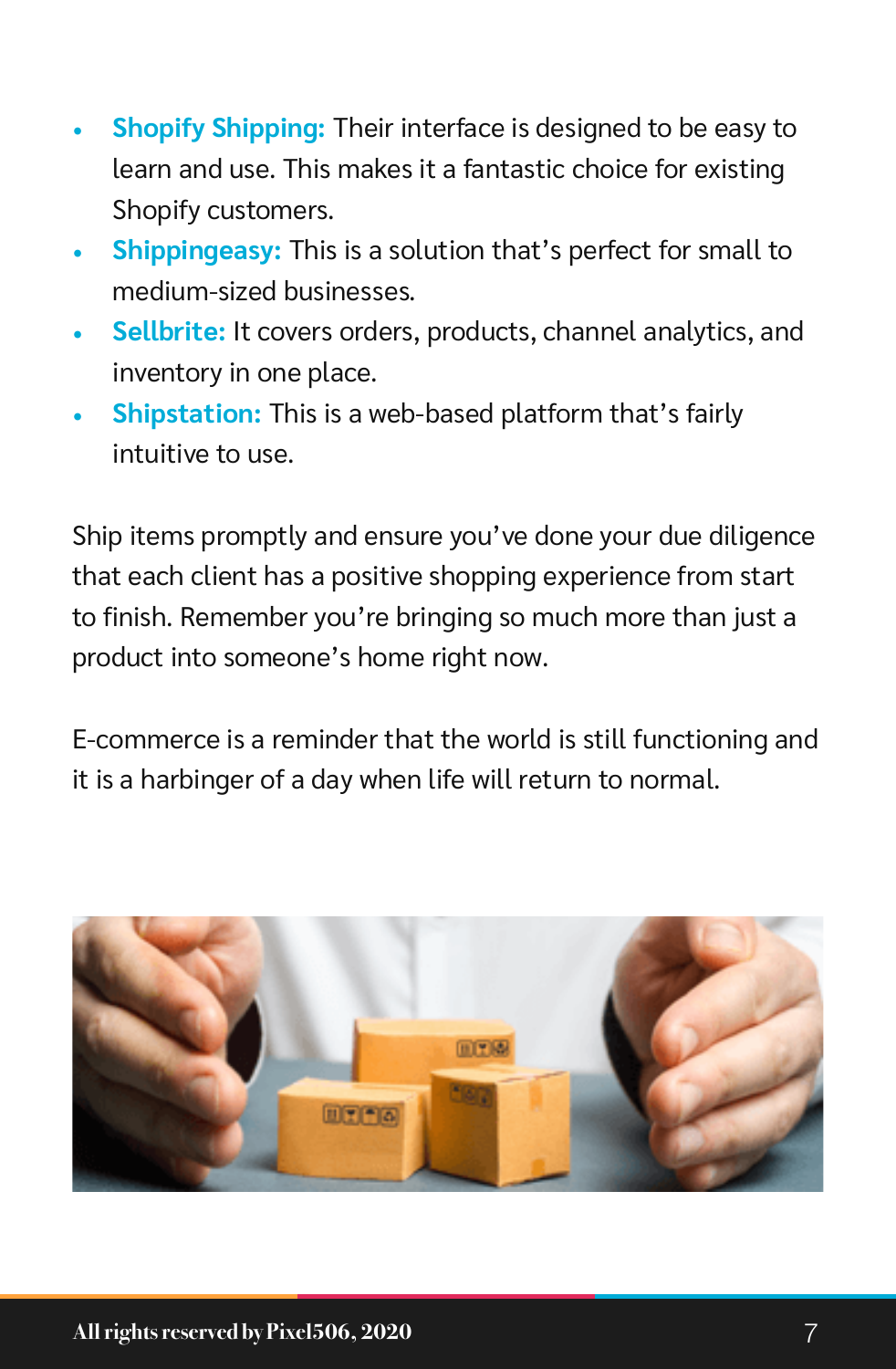

<sup>3</sup> Optimize your website design

**Branding is essential. It's the source of a promise to your consumer.**

If you can't interact with your customers directly, proper branding is all you have! Spend time researching, defining and building it. Remember your **brand** has the potential to encourage user loyalty and connect emotionally your target market with your products and services.

A website plays a significant role too since it is the backbone of your business so it must be in tip-top shape, easy to navigate and quick to load.

**Make sure it's frequently updated with relevant information providing a great user experience (UX) each step of the way.**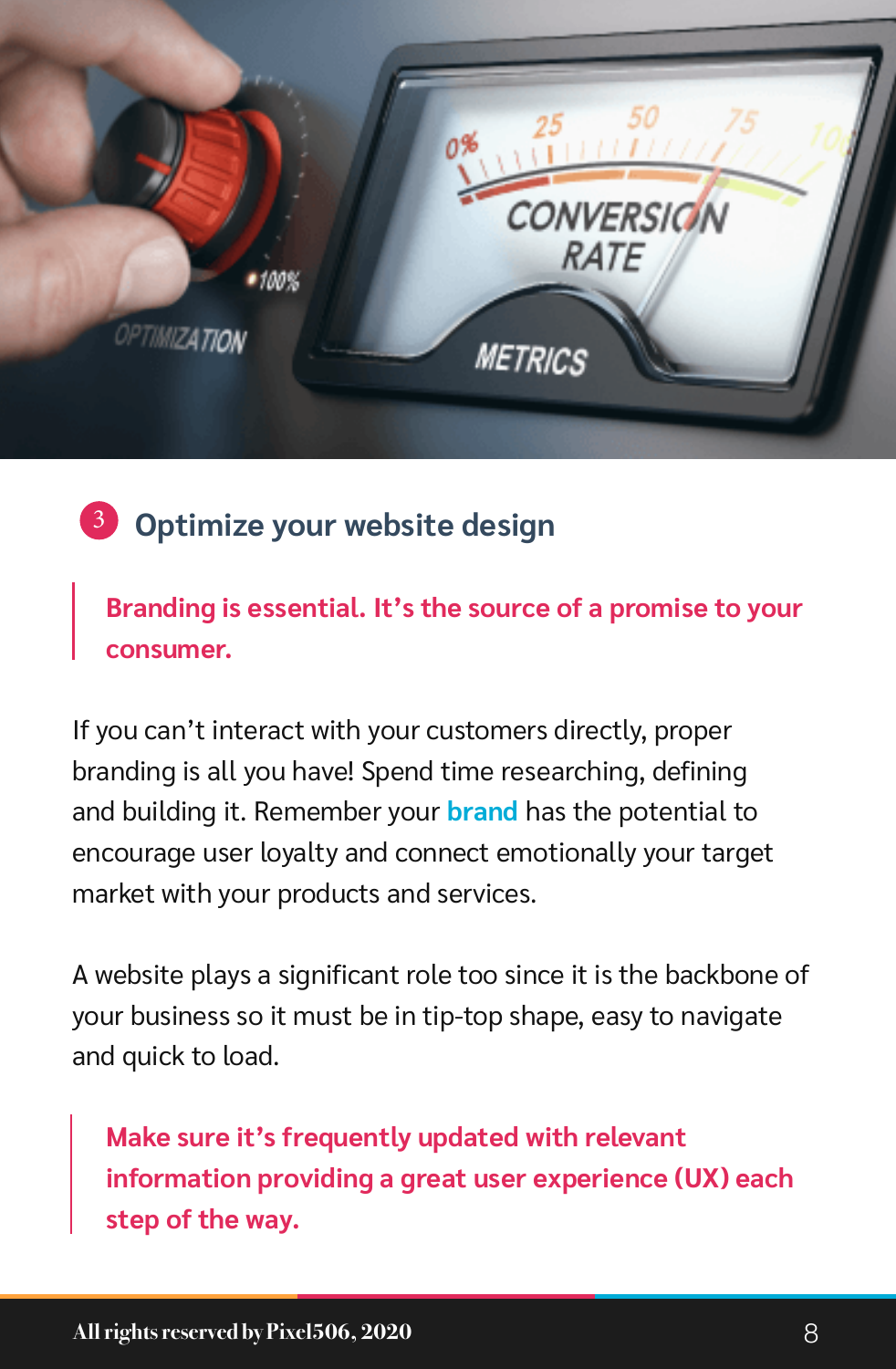The last thing you want to do at this moment is to create confusing navigation with too many choices and options.

- Most importantly, make sure your on-line offerings are curated to reflect the core of your business.
- Clearly represent and showcase your most essential items and services. Items should be displayed and photographed well.
- Create unique designs.
- Provide great content.

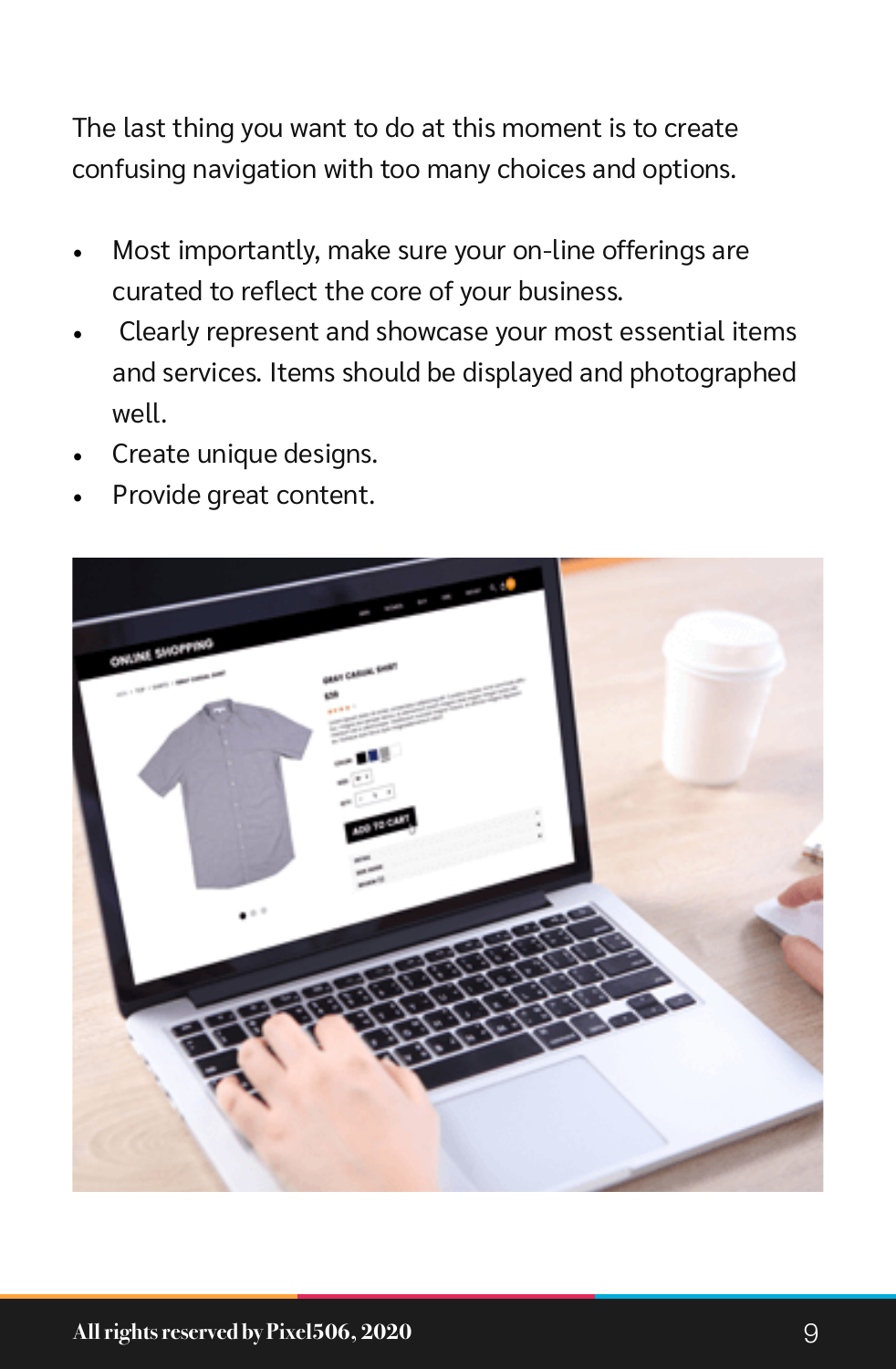

# **4** Investing wisely

• Invest not only on your website but also make sure your online store is optimized for mobile devices as well. Larger audiences may show up for your products and services from a mobile device, you'll want to be prepared.

**"By the end of 2021, 73% of sales will take place on a mobile device". Statista 2019**

Select a good e-commerce platform that users can easily navigate, such as Magento, WordPress, WooCommerce, or Shopify to name just a few.

Find a payment system that charges low commissions or flat fees. Small businesses, in particular, are running on a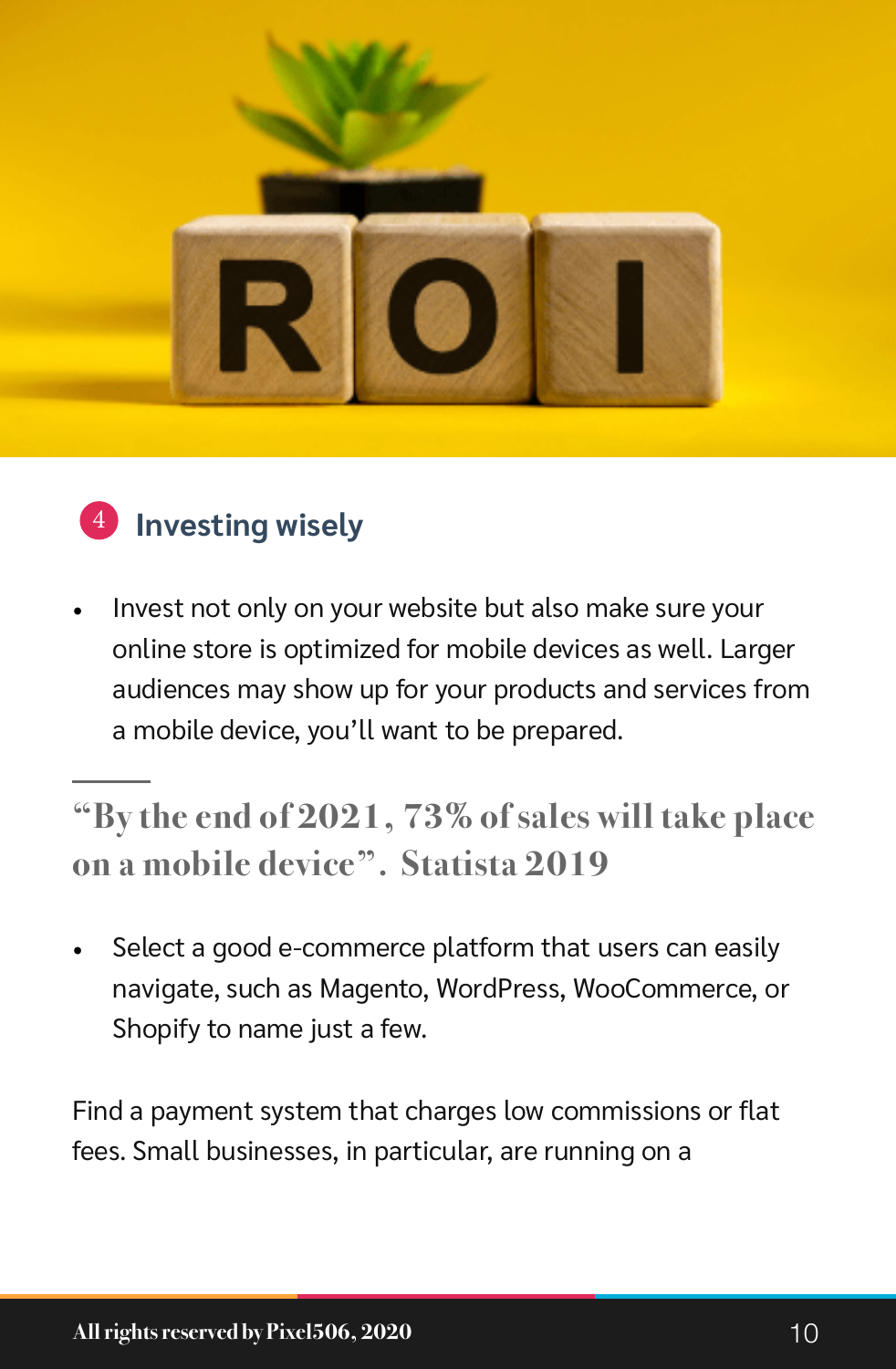shoestring budget, so selecting a payment processing system that is affordable is of the essence. Stripe is one such example. Stripe is easy to implement and cost-efficient. In addition, Stripe offers volume discounts to companies making over **\$80,000 USD in sales each month**. Price Depot is another option known for its transparent subscription-based pricing that starts at \$49/mo.

Consult with a reliable digital agency to guide you through the process.

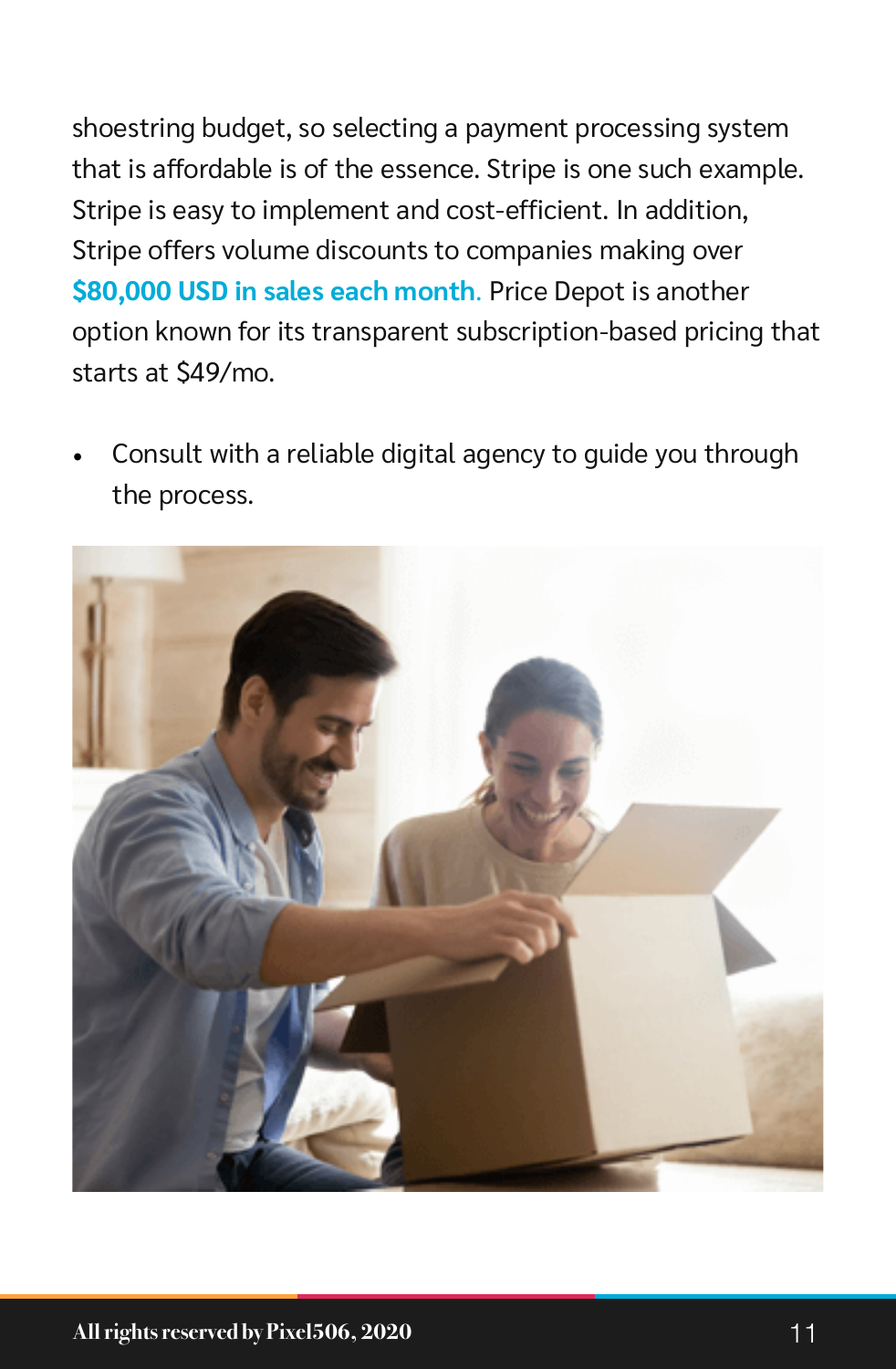Transferring traditional sales to vibrant e-commerce can be very challenging for many entrepreneurs and companies in uncertain times like the ones we are facing, but wise decision-making can lead your business to success and help your company through tough times.

**Online sales growth is becoming unstoppable and our knowledgeable team is here to help and to listen! We want to hear from you!**

**Your moment for e-commerce is now, don't waste it!**

*Tell us about your experience transitioning to e-commerce. Contact the Pixel506 team today for a personalized evaluation of your company's needs.* 

#### **Contact us**